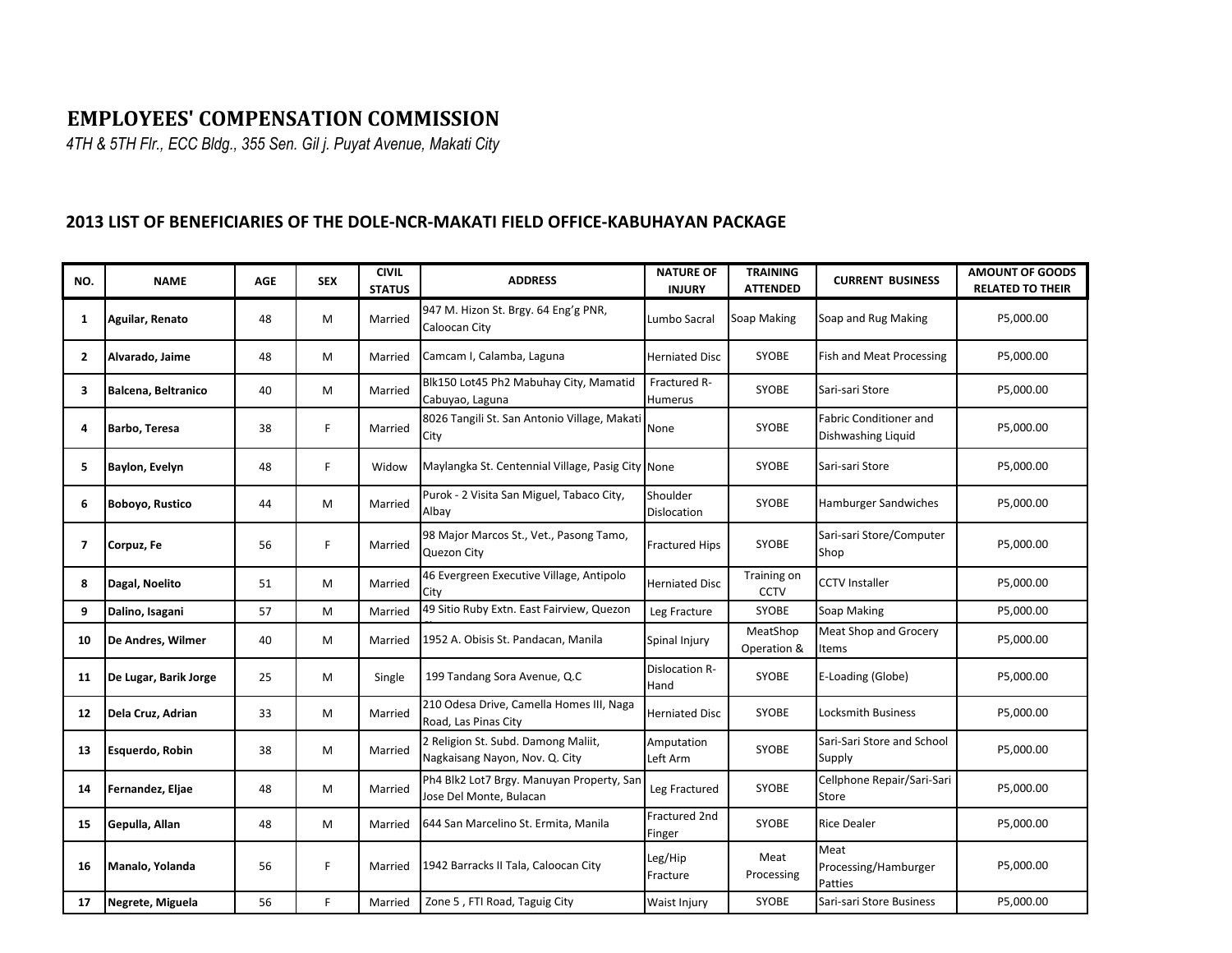| NO. | <b>NAME</b>            | <b>AGE</b> | <b>SEX</b> | <b>CIVIL</b><br><b>STATUS</b> | <b>ADDRESS</b>                                                  | <b>NATURE OF</b><br><b>INJURY</b> | <b>TRAINING</b><br><b>ATTENDED</b> | <b>CURRENT BUSINESS</b>                         | <b>AMOUNT OF GOODS</b><br><b>RELATED TO THEIR</b> |
|-----|------------------------|------------|------------|-------------------------------|-----------------------------------------------------------------|-----------------------------------|------------------------------------|-------------------------------------------------|---------------------------------------------------|
| 18  | Ralutin, Lover         | 34         | M          | Married                       | Blk. 34-A Sto. Nino, San Francisco Del<br>Monte, Quezon City    | Fractured                         | SYOBE                              | Dressed Chicken Vendor                          | P5,000.00                                         |
| 19  | Rodaje, Marcial        | 28         | M          | Married                       | 710 Asuncion St. Morning Breeze, Caloocan Amputation R<br>City  | Hand                              | SYOBE                              | Fabric Conditioner and<br>Dishwashing Liquid    | P5,000.00                                         |
| 20  | Sasis, Rollie          | 43         | M          | Married                       | 209 M. Aquino St. Tandang Sora, Q. C.                           | Lumbar<br>Spondylosis             | SYOBE                              | Sari-sari Store                                 | P5,000.00                                         |
| 21  | Soriano, Evelyn Ruth   | 40         | F.         | Married                       | 13 J. Feliciano St. Sagad, Pasig City                           | Hip Injury                        | SYOBE                              | Home-made Palaman                               | P5,000.00                                         |
| 22  | Tapan, Jonathan        | 40         | M          | Single                        | Blk16 Northville, Brgy. Bagong Nayon,<br>Antipolo City          | Spinal Injury                     | SYOBE                              | <b>Water Refilling Station</b>                  | P5,000.00                                         |
| 23  | Turingan, Aldwin       | 44         | M          | Married                       | Lot44 Blk2 Ph9, Bankers Village, San<br>Mateo, Rizal            | Fracture of Leg<br>Femur          | SYOBE                              | Sari-Sari Store                                 | P5,000.00                                         |
| 25  | Vedra, Carlo           | 40         | M          | Married                       | 43A -D. San Rafael St., San Miguel, Manila                      | <b>Rib Fracture</b>               | SYOBE                              | <b>Buko Shake Business</b>                      | P5,000.00                                         |
| 25  | Yordan, James          | 32         | M          | Married                       | P111C-3 Rd. Compol St. DD, Caloocan City                        | Amputation L<br>Arm               | SYOBE                              | Fabric Conditioner and<br>Dishwashing Liquid    | P5,000.00                                         |
| 26  | Albores, Martin        | 52         | M          | Married                       | Blk16 Northville, Brgy. Bagong Nayon,<br>Antipolo city          | Eye Injury                        | ADOBE<br>PHOTOSHOP                 | Remittance<br>Services/Computer Shop            | P5,000.00                                         |
| 27  | Calusayan, Esteban     | 56         | M          | Married                       | Joseph 10, Langam, San Pedro, Laguna                            | Disc Injury                       | Motorcycle<br>Repair               | <b>VAN Service</b>                              | P5,000.00                                         |
| 28  | Dancel, Rosemelito     | 56         | М          | Married                       | 1146 Libis St. San Jose, Sta. Maria,<br><b>Bulacan</b>          | Fracture Hips                     | SYOBE                              | <b>Grocery Store</b>                            | P5,000.00                                         |
| 29  | <b>Escote, Armando</b> | 58         | M          | Married                       | Blk55, Lot 23, Brgy. Sampaloc, Dasmarinas<br>City               | <b>CVA</b>                        | Meat<br>Processing/<br>SYOBE       | Somai Making Business                           | P5,000.00                                         |
| 30  | Habunal Jose Judith    | 46         | M          | Married                       | 23 Florence St., Nagkaisnag<br>Nayon, Novaliches Quezon City    | Crushing Injury<br>both hands     | Meat<br>Processing/<br>SYOBE       | Jeep for Hire (vegetable<br>vendors)            | P5,000.00                                         |
| 31  | Gangoso, Reynaldo      | 52         | M.         | Married                       | Blk 23, lot 33 Harmony Hill I, New Zealand<br>St. Muzon Bulacan | Eye Injury                        | SYOBE                              | E- Loading Business                             | P5,000.00                                         |
| 32  | Lozada, Rommel         | 43         | M          | Married                       | 47 Purok I Blk5, Bayanan Muntinlupa City                        | Fracture R<br>hand                | Driving<br>Course/Soap<br>Making   | Sari -Sari Store/Soap<br><b>Making Business</b> | P5,000.00                                         |
| 33  | Marabe, Hemanimo       | 59         | M          | Married                       | 487 - B Mabolo St. Cembo Makati City                            | <b>Fracture Upper</b><br>Arm      | Meat<br>Processing/<br>SYOBE       | Carinderia                                      | P5,000.00                                         |
| 34  | Mas, Jeffrey           | 31         | M          | Married                       | 8 Lawaan St. Mulawin Maricaban, Pasay<br>City                   | <b>Brachial Flexur</b><br>Injury  | Soap Making                        | Dishwashing Detergent                           | P5,000.00                                         |
| 35  | Medina, Laura          | 48         | M          | Married                       | Tala, Camarin, Caloocan City                                    | PTB Minimal                       | Soap Making                        | Sari-sari Store/Soap<br><b>Making Business</b>  | P5,000.00                                         |
| 36  | Morales, Jon Hanton    | 50         | M          | Married                       | Pahse 2 A 3 Blk I, lot 41, Dagat-Dagatan<br>Malabon city        | Carpal Tunnel<br>Syndrome         | Meat<br>Processing/<br>SYOBE       | Siomai/Fruit Juices<br><b>Business</b>          | P5,000.00                                         |